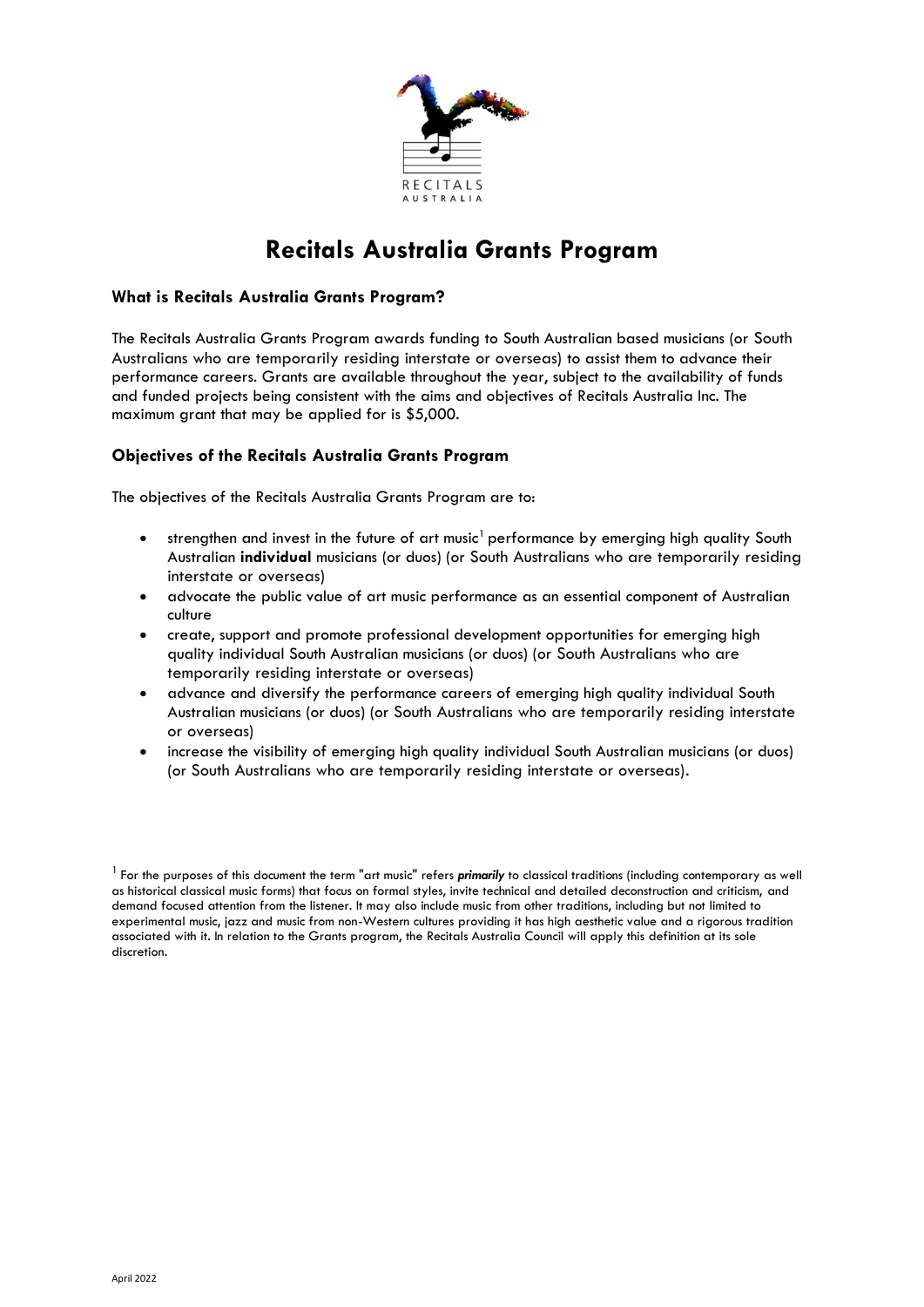# **Who can apply?**

The Program is open to individual instrumentalists and vocalists (or duos) who satisfy the following eligibility criteria:

- You are an Australian citizen or an Australian permanent resident
- You normally live and spend the majority of your time in South Australia (or are temporarily residing interstate or overseas)
- You are a practicing instrumentalist/vocalist specialising in the performance of art music
- You have attained at least AMEB Certificate of Performance (or equivalent) or are an emerging professional
- You are under 30 years of age. (If you are under the age of 18 at the time of applying for a Grant your parent/guardian must also sign your application.)

You are **not** eligible to apply if:

- you have already received a grant from the Recitals Australia Grants Program within the last three years
- You are an ensemble larger than a duo
- You are an organisation.

#### **What can the funding be used for?**

The Recitals Australia Grants Program will only fund projects that are directed at achieving the Objectives of the Program, as outlined above.

The funding may be used toward the cost of the project including but not limited to:

- travel costs (including international travel) for the purposes of attending tuition, or performing
- fees to participate in an esteemed competition
- materials and small assets
- venue/equipment hire for public performances
- professional skills development, including mentoring, residencies, fees for tuition provided by a specialist teacher who is not the applicant's normal teacher
- video/audio recording
- promotion and marketing.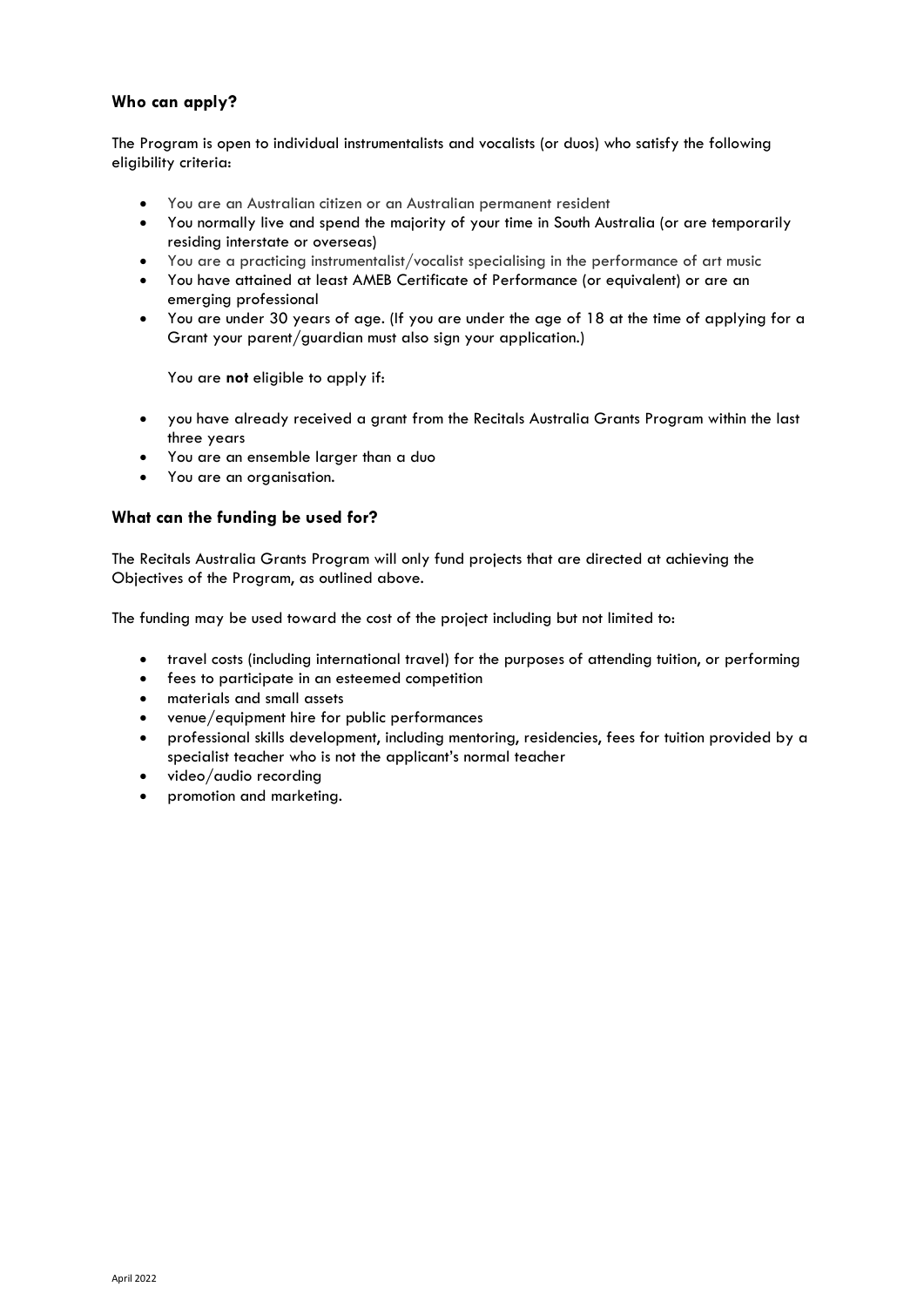## **What can the funding not be used for?**

The funding may **not** be used for the following:

- projects that will commence before funding is approved
- projects that do not substantially align to and further the Objectives of the Recitals Australia Grants Program
- fees for routine tuition.

## **How to apply**

To apply for a Recitals Australia grant you must complete and submit an application over the Recitals Australia website using the online application form, and address as many of the following items as are relevant to your project proposal and the level of funding sought:

- your curriculum vitae (CV) /resume, including a record of relevant achievements, e.g. AMEB (or equivalent) examination results, awards, prizes, invitations to perform, etc. CV information should be presented as a single document no longer than two A4 pages in total
- a transcript of your academic record
- a detailed description of your proposed project, including: what you want to do; a timetable or itinerary of your activities; the expected outcomes
- proof of your acceptance by a training institution or individual teacher, if relevant to your application
- a budget for your proposed project, which details the expenses, income and in-kind support of the project and highlights how the Recitals Australia grant will be used
- an audio or video link to a recording of a performance given by yourself within the last six months
- other relevant support materials e.g. reviews of performances; letters of support.

**Please note** that Recitals Australia's preferred method of receiving support material is via URLs (weblinks) that link to content such as video, audio, images, or written material. Our assessment panel will not access any URLs that require them to log in, sign in, or pay for access. If you are linking to media files that are private or password protected like Vimeo, please provide the password. If you cannot supply support material via URLs, you may email support material in the following formats: video (MP4, QuickTime, and Windows Media), audio (MP3 and Windows Media).

#### **How your application will be assessed**

Your application will be considered by a selection Panel comprising three persons convened by Recitals Australia. At least two of the panellists will be members of the Council of Recitals Australia. The Panel will consider each application against the following criteria: